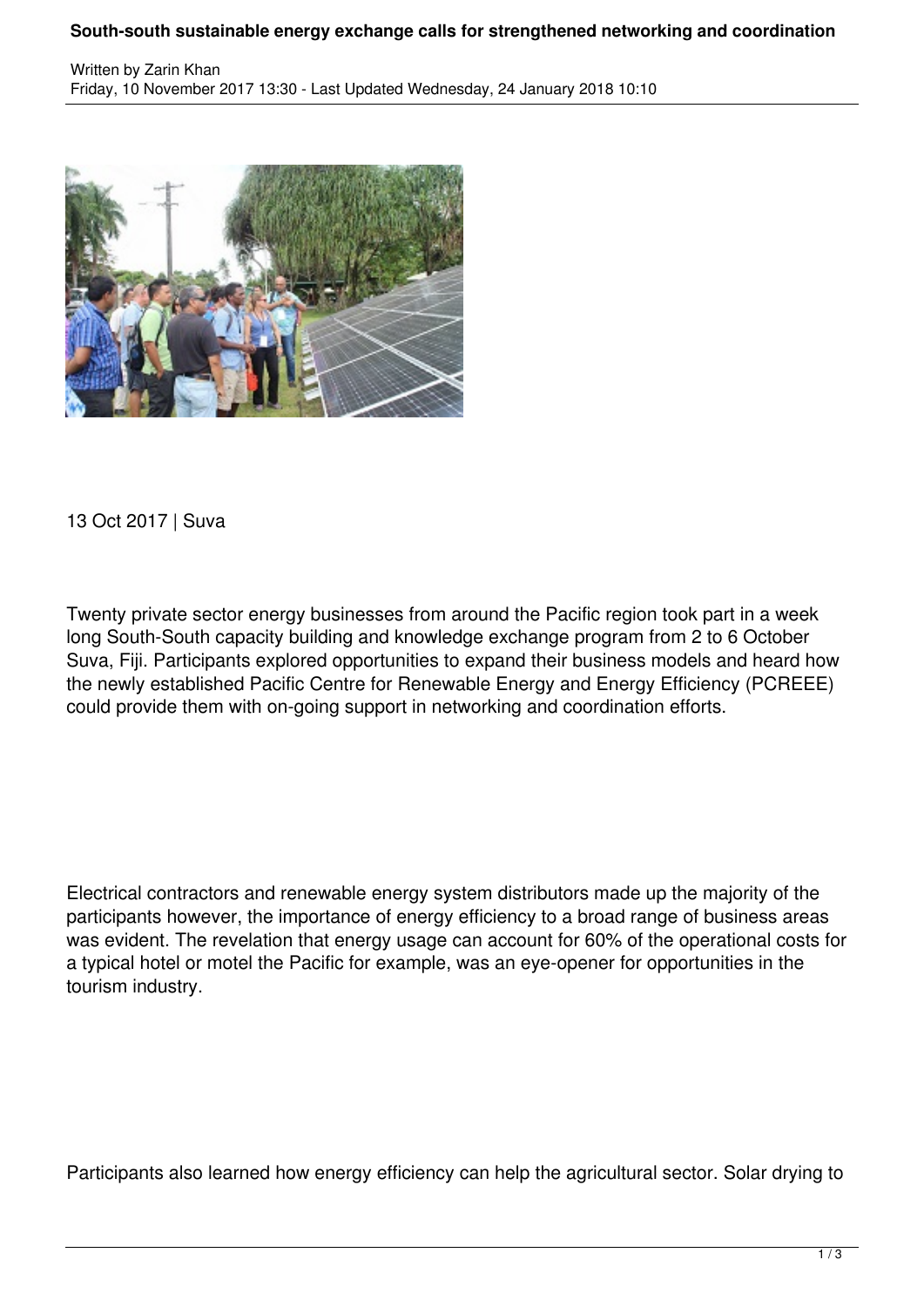## **South-south sustainable energy exchange calls for strengthened networking and coordination**

Written by Zarin Khan Friday, 10 November 2017 13:30 - Last Updated Wednesday, 24 January 2018 10:10

improve the quality of cocoa, coconuts, taro, cassava and kava; the use Bio-digesters in pig and dairy farms and; the cost benefits of solar pumps for irrigation, all made a significant impression.

Mr. William Reiher of Green Energy Solutions in the Marshall Islands, provides energy audit services to hotels and commercial buildings in Majuro. He was impressed with the potential of renewable energy for his work, "I provide them with more energy efficienct air conditioners, lights and maintenance services but I am struggling to meet the demands. Looking at the success of the Suva-based CBS Power Solutions and Sunergise, I can see an opportunity for the use of renewable energy."

Fe'ao Teutau, General Manager of the Kingdom Energy in Tonga also saw the value of investing in this area, "I have concentrated on installing solar photovoltaic systems and solar water pumps in Tonga," said Mr. Teutua, "and now I see that with a little bit of new equipment and market approach, I can venture into energy efficiency as well."

During the week, the importance of using high quality products and services and maintaining standards was emphasised. The experience of Papua New Guinea was highlighted for its establishment of the Solar Energy Association of PNG (SEAP). Created in 2016, the SEAP provides a united voice that represents the interests of the industry and helps to ensure that high standards are followed. SEAP promotes solar energy usage, maintains industry standards and aids in off grid electrification. Just as importantly, SEAP provides guidance for policy development and support, training and education to its members.

Participants were keen on replicating the PNG experience in their respective countries and committed to exploring ideas with the Sustainable Energy Industry Association of the Pacific Islands (SEIAPI) and PCREEE to help establish and support sustainable renewable energy businesses.

PCREEE is co-hosted by the Pacific Community (SPC) and the Tonga Government at Nuku'alofa, and is a collaboration between SPC, United Nations Industrial Development Organization, SIDS Dock, the Government of Tonga and the Government of Austria.

Media contact: